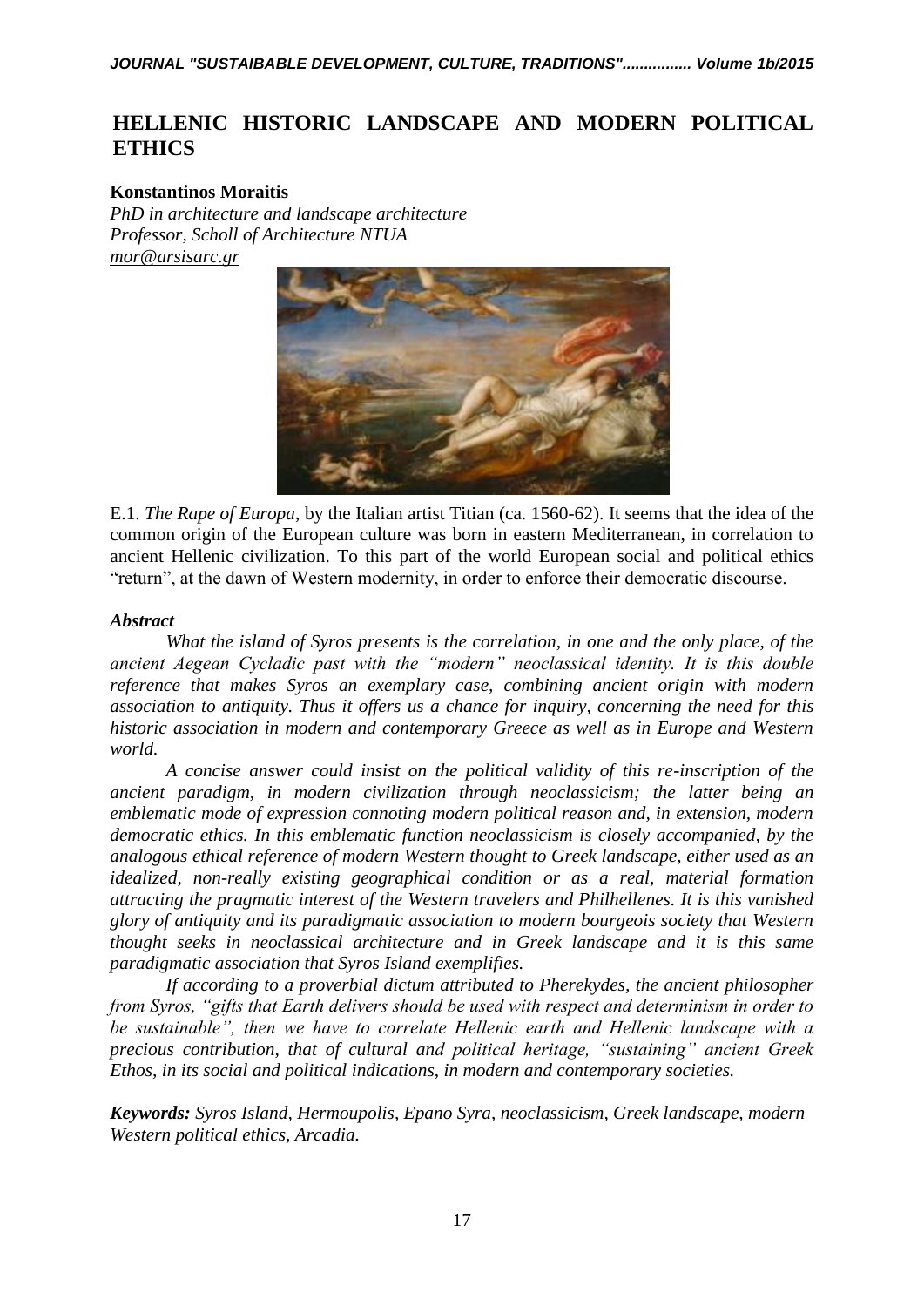

E.2. – E.3. Why is it so important to refer to Syros, speaking about Hellenic historic landscape? The Cycladic island of Delos (on the left) and Pre-Socratic philosopher Pherekydes of Syros (on the right).

#### **The ancient origin of the Cycladic island of Syros and its modern neoclassical identity**

The decision to organize the annual meeting of CIVVIH ICOMOS of 2015 and the relevant scientific symposium in the Cycladic island of Syros, could be easily appreciated as a an immediate effort of correlation between the subject of the meeting and a special place of reference. If the chosen subject concerns Heritage, as driver of Historic Towns and Urban Landscapes and the Sustainable Development, then Syros could be considered as an excellent example, combining rich historic sequence and the final association of its multilayered past to a still vivid urban landscape. Thus we may refer to the contemporary city of Syros, trying to preserve its valuable heritage. We may also recall the ancient sacred past of the surrounding Aegean archipelagos and try to describe, in-between, the successive periods of the byzantine era, of the Catholic – Western orientation of Syros in the middle of the ottoman occupation and the creation of the wealthy neoclassical city of seamen, merchants and ship-owners, after the liberation of Greece.

We have to explain in addition that the word "modern" in the title of our presentation refers to Western European civilization and culture, during  $18<sup>th</sup>$  and  $19<sup>th</sup>$  century, as formed through Enlightment and reformed through Romanticism, and that the term "modern" may qualify not only for Hermoupolis, the neoclassical city of Syros in correlation to the modern Western civilization and political identity, but also for the creation, in the same island, of an extremely fertile folk-culture, principally correlated to the traditional, pre-existing settlement of Pano Syros (Moraitis, 2013).

#### **Classicism as an emblem of modern European and Western political reason**

Following the above short introduction it could be rather easier to continue our argumentation, by insisting on the importance of Syros Island, in reference to Hellenic historic landscape and to modern political Ethics. Why is it so important anyway to refer to this subject today in Greece, in a state of political crisis, probably under a state of ethical crisis as well? Why is it so important in a state of international political and ethical crisis that may lead to the "destruction of history", to the disintegration of ethos, of political and historic ethos, as it happens in Syria for example?

Let us propose an immediate reply. We could insist on the fact that Syros is correlated to the sacred cycle of Cyclades, to the ancient glory of Delos, to the ancient cosmogony of Pherecydes of Syros, to whom Plutarch and other ancient writers gave the surname of "Theologus", of somebody who could speak about gods; Pherecydes the pre-Socratic thinker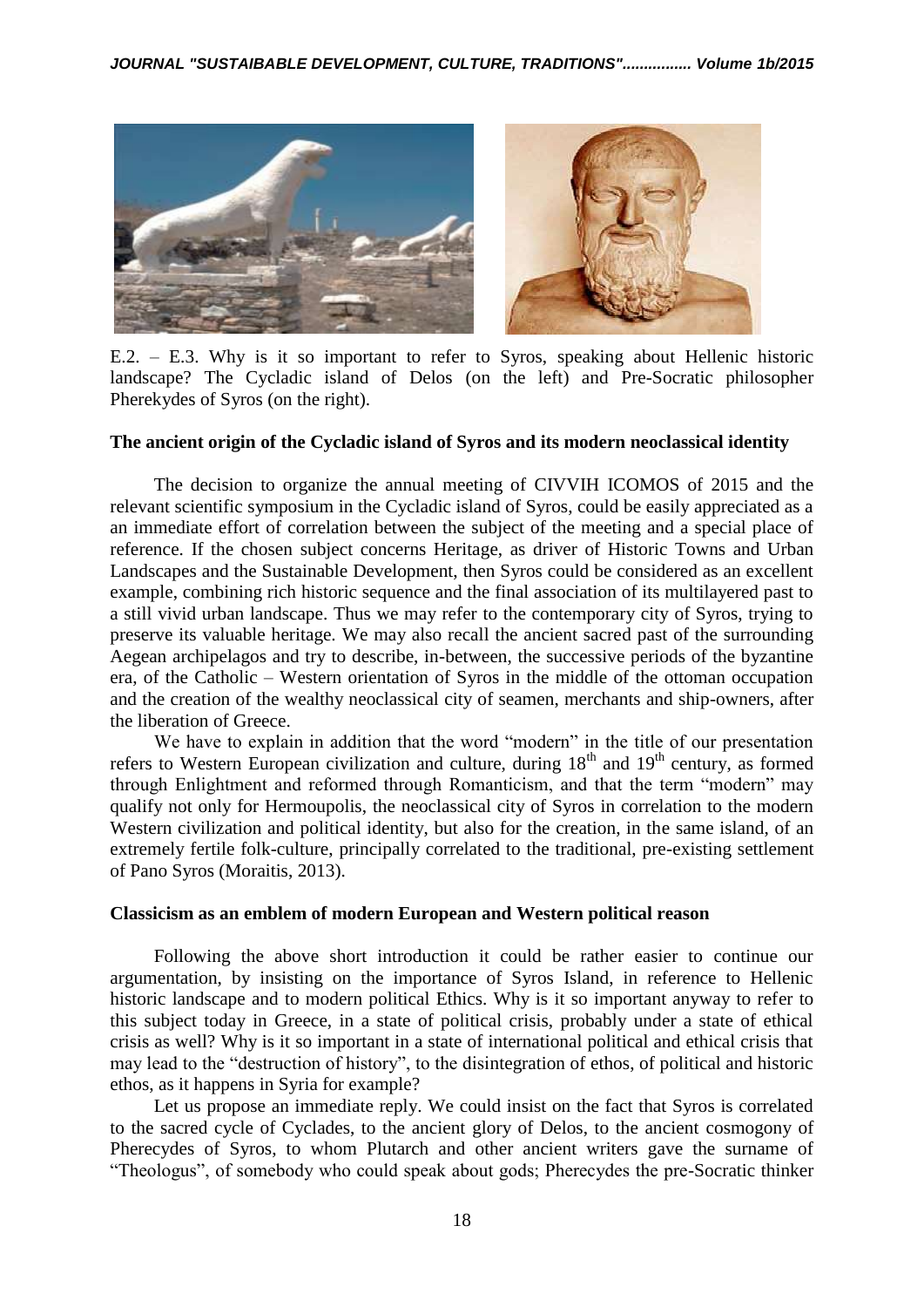who was Pythagoras's teacher and predecessor of the Platonic philosophy. *However we shall assert that Syros is important for the combined qualities of this ancient past in correlation to its neoclassical identity, in correlation to what this neoclassical identity indicates in reference to the ancient Greek antiquity, as well as in reference to modern Western civilization and modern Western political democratic qualities.*



E.4. (above), Syros is also important for its neoclassical identity and…

…E.5. (below), neoclassicism as emblematic political reference. Jacques-Louis David, *Le Serment des Horaces (Oath of the Horatii -* 1784, museum of Louvre).



It is a rather common remark that neoclassicism had not only to do with "kalology" of expression, with an eloquent, graceful rhetoric of forms, with aesthetics restrained to the domain of arts only. In a more profound sense, neoclassicism could be described as an "emblem of reason", "emblème de la raison" (Starobinski, 1979), as an emblematic expression related to the modern Western formation of political reason or in a more precise way to the formation of the Western democratic regimes and to the development of the European bourgeois class.

It is under this general scope that neoclassicism was established; it is under this general scope that the formation of Western European landscape architecture refers to antiquity. It is under this scope that neoclassical Syros had to promote its bourgeois identity, insisting on the fact that Hermoupolis, the modern city of seamen, merchants and ship-owners, was related to Western Europe and that, even more, modern Western ethics were related to ancient Greek references. It is also in this way that modern Athens had to be rebuilt in neoclassical style, the whole city had to be designed in a neoclassical layout and its principal buildings of reference in neoclassical order.

We may refer to the city as a "cityscape", as a complicate natural and cultural landscape, as a cultural landscape "par excellence", whose formation exemplifies the principal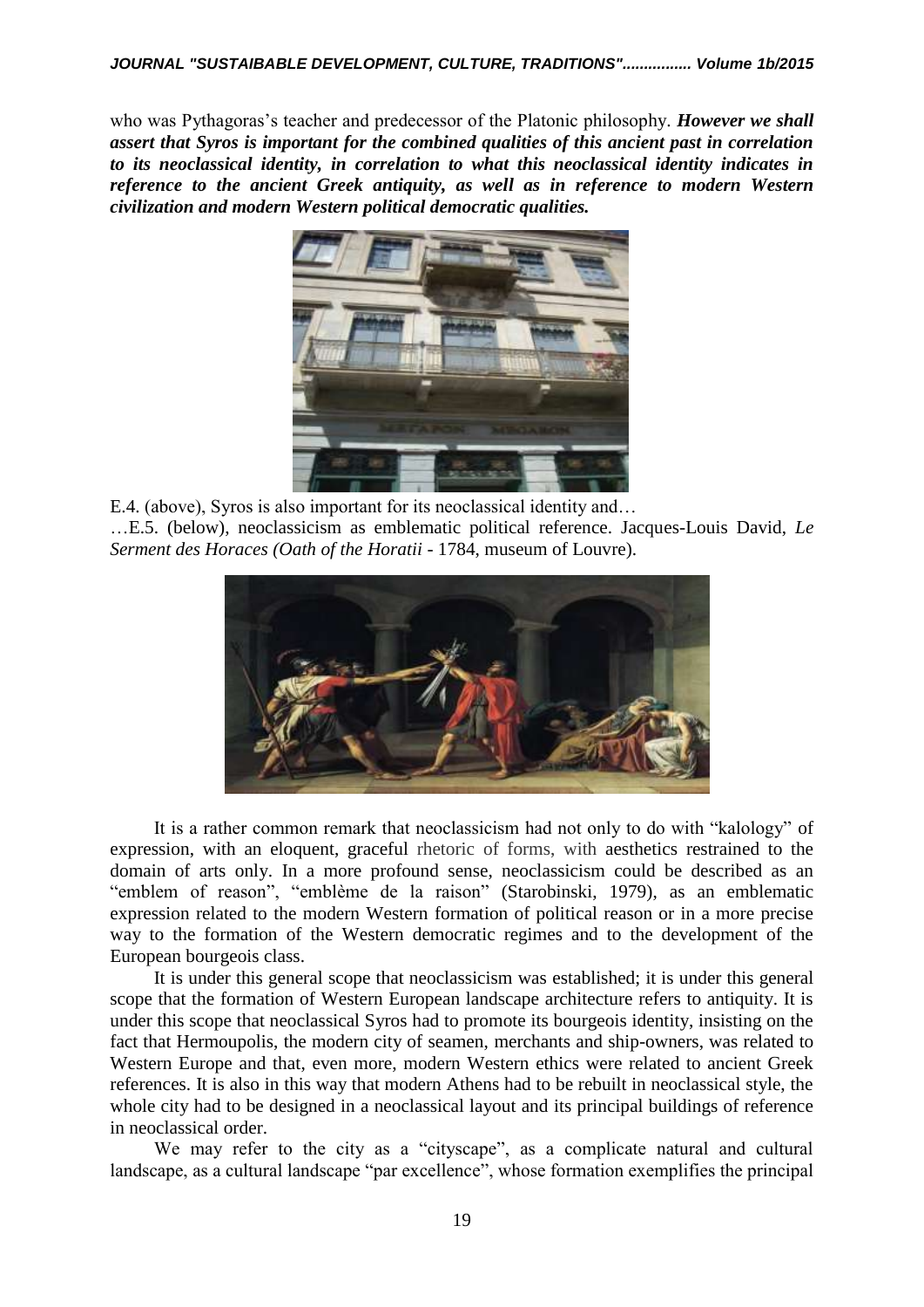characteristics, the social ethics of a given society in a given historic period. However we prefer to refer to landscape and landscape architecture in a more specific way, in reference to the design and formative intervention in non-urban places of natural identity. We prefer to address them, insisting on the cultural and historic validity of those interventions and also in order to refer to certain, probably less reputed historic examples.

## **Hellenic historic landscape and modern political ethics**

It is in the gardens of Stowe, in England in Buckinghamshire that we find the "Temple of Ancient Virtue" a neoclassical park "follie", dedicated not to the commonplace everyday morality of the 18th century English society, but to its political identity and political virtue. In the interior of the temple the visitor may see the statues of famous ancient Greek politicians, as Lycurgus, the legendary lawgiver of Sparta, and Epaminondas, the ancient general and statesman whom Montaigne, the French philosopher, judged as one of the three "worthiest and most excellent men" that ever lived.



E.6. *The Temple of Ancient Virtue*, interior (Stowe Park, England, by William Kent - 1734). Lycurgus, the ancient lawmaker from Sparta and Epaminondas, the Theban general and statesman.

However the Temple of Ancient Virtue does not principally possess a historiographic intention. It rather insists on an exemplary indication of references that could be valuable for English society of that historic period. It is in a similar way that the exemplar bas-relief of Lycurgus, in the U.S. House of Representatives Chamber, in Washington City in United States, symbolizes the correlation of modern American regime to the ancient Greek political quality.

Moreover in the case of Stowe Park, the Temple intends to offer the above exemplary political indication at the interior of a more extended formation of space, that of the whole park, which in total symbolizes the new liberal ethics of English society, connoted by naturallike design treatment, in contradiction to the formal authoritarian identity of the French formal garden.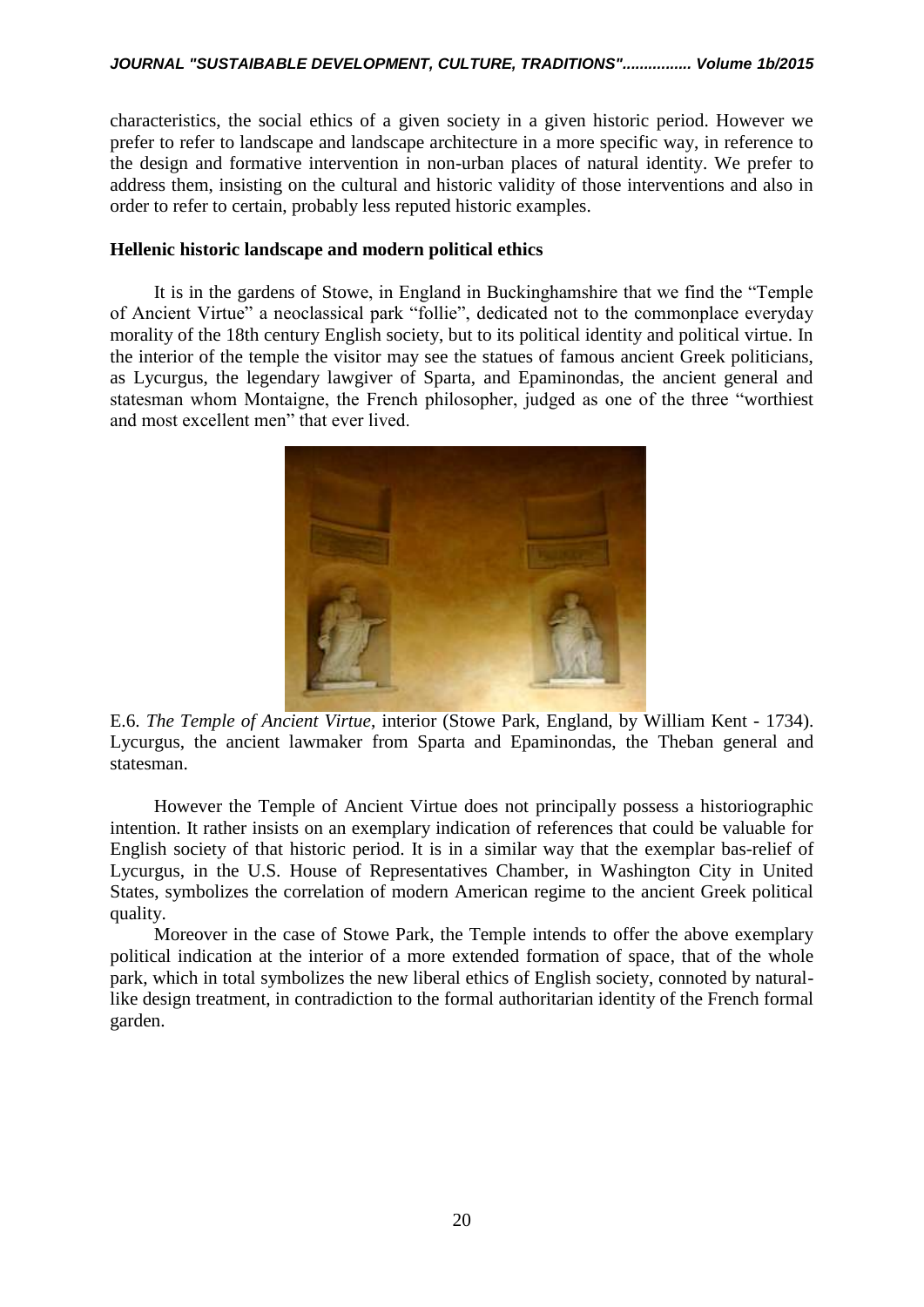

E.7. Thomas Eakins – *Arcadia* (ca 1883). Dr Faust to Helen of Troy: "our bliss Arcadian will be and free". Afterwards The German doctor continues: "sweet a place you have found, and lack… and Arcadian liberty our love attains".

It is within this general ethical and political context that ancient landscape appears in Western art and literature, in Claude Lorain's and Nicola Poussin's paintings, it is in this framework that the idealized imagery of Arcadia symbolizes happiness. It is in this very context that Dr Faust, in Goethe's second volume of the famous romantic story, refers to the Arcadic vision. He promises to Helen of Troy that there, in Arcadia, they will have a blissful life; "our bliss Arcadian will be and free" (Panofsky, 1983).

Western thought confirmed through this dictum, Faust's dictum and of course Goethe's dictum, not only its demand for a possible happy existence, in a place of incomparable landscape beauty, but also the political demand for freedom. Johann Wolfgang Goethe knew, when writing the second volume of his celebrated work, that Hellenic country was finally free from its previous bondages. Thus the legendary German doctor continues, speaking to Helen, "sweet a place you have found, and lack… and Arcadian liberty our love attains". It is not strange that in classical and romantic thought, liberty of morals, of love and bodily happiness, is correlated to political liberty and both of them to natural landscape. In  $18<sup>th</sup>$  century for example, liberal political ethics and liberty of everyday social behavior were both associated with nature-like landscape architecture and at the same time with the ancient paradigms of democracy, freedom of life and idyllic landscape.

Thus reference to Hellenic landscape appears to be associated with important intellectuals of the Western world, through cultural and political visionary proposals. Among those "Hellenic landscape heroes" of the  $18<sup>th</sup>$  and  $19<sup>th</sup>$  century we may locate personalities of real political participation as the famous English poet George Gordon Byron, commonly known simply as "Lord Byron". Some of them were prominent scientists as Johannes Sibthorp, author of "Flora Græca", the botanic index of the Greek plants, others were important scholars and writers, as Johann Joachim Winckelmann or Friedrich Hölderlin whose novel *Hyperion oder Der Eremit in Griechenland, Hyperion or the Hermit in Greece*, clearly refers to the relation between Hellenic antiquity and the demand of Greek independence, both projected on the idyllic background of the landscape (Hölderlin, 2008).

In this novel of stirring lyricism and sublime quality that stands among Hölderlin's most extraordinary achievements, a Greek hermit recounts the pivotal phases of his life. He recites the discovery of the vanished glory of antiquity and his encounter with his beloved Diotima. "Diotima", a well-known name from [Plato'](https://en.wikipedia.org/wiki/Plato)s [Symposium](https://en.wikipedia.org/wiki/Plato%27s_Symposium) related to the concept of [Platonic](https://en.wikipedia.org/wiki/Platonic_love)  [love,](https://en.wikipedia.org/wiki/Platonic_love) embodies in Hölderlin's novel the goal of merging with "the All of nature". It is in the same novel that we find the political description of a Greek uprising against Ottoman Turkish tyranny, twenty years in advance of the real historic event.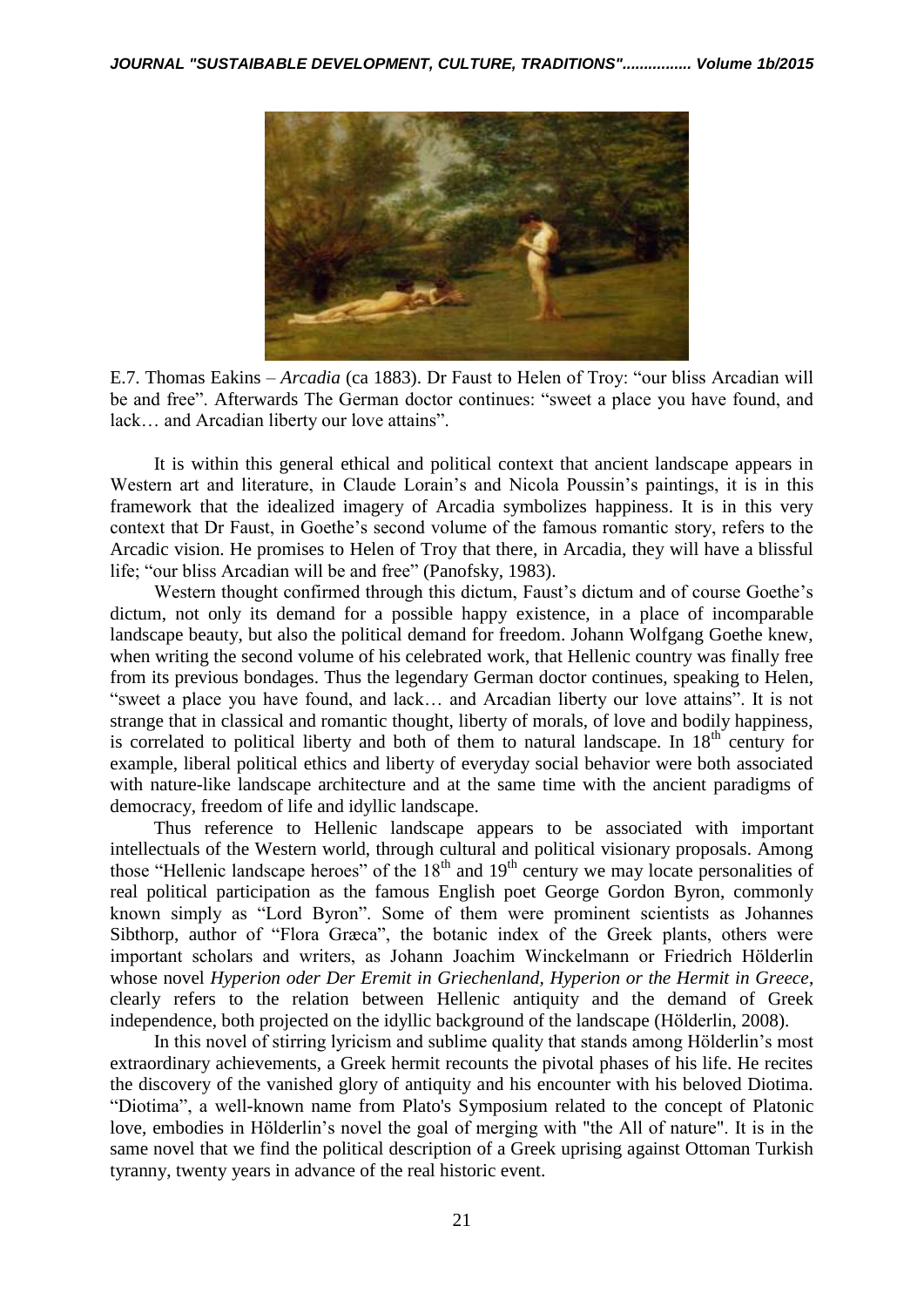Concluding I shall not insist on the validity of Arcadia, of the real Arcadia, as a huge landscape monument, as a unique cultural landscape monument. I shall not refer to the Aegean seascape, to the network of sacred historic islands enclosing, an important part of the Western history. I should rather refer to the political identity of Hellenic history and Hellenic landscape, adorned with islands, as described in Günther Grass poetry. "Contemned to poverty, this very Land whose wealth adorns museums: loot this wealth is, by you hoarded" the German poet protests, in order to conclude that "even those who attacked this blessed Land of islands, by force of their arms, even those in their military sacs Hölderlin's books were carrying" (Grass, 2012)<sup>1</sup>.

### **Conclusion**

 $\overline{a}$ 

If we should like to refer to "monuments" as a totality, as a sequence of constructions and space we have to refer to "sites". However if we have to insist on the relation between nature and culture, of earth substratum and human structures, we have to refer to landscape, to "cultural landscape" in particular, having in mind that landscape is always "cultural", that environments and ecosystems are always related to cultural communities, that aesthetics of place consisting an important part of environmental validation have always to do with social ethics and social behavior. Thus the attribute "cultural" over-defines the noun "landscape", being always, in principle, related to human existence and human culture, to everyday life and "culture", to the cultivation of earth as well as to such an important human expression, as political life. Thus landscape concerns human existence in space as a totality. It also concerns our relation to past existence, to tradition and history, to the "immanence" retained in earth and place. Those remarks are of course familiar to experts as those composing our audience.

What we could emphasize in addition is the importance of the Hellenic landscape as a historic construction transcending Greek borders or Greek nationality, in correlation to the European and Western dream of democratic happiness. It is in this way that Hellenic landscape in totality, as a generalized historic, ideological abstraction, as well as an ensemble of concrete specific places and formations may be considered as a political monument.

We have referred to an abstract example that of Arcadia which, though correlated to a concrete Greek geographical territory, was principally used, in modern Western history, as an idealized imagery. We have also referred to the concrete example of Syros, a composite multileveled cultural environment, presenting at least two important cityscape paradigms; the traditional settlement of Pano Syros and the neoclassical city of Hermoupolis. Both of them are correlated to a much more extended landscape of islands, composing in their turn an important historic network of places, having, however, as center the island of Syros.

<sup>1</sup> Let us present the whole poem, under the title *Shame of Europe* (initial German title *Europas Schade*):

Close to chaos, because the market is not just, you're far away from the country which was your cradle. / What was searched and found with one's soul, is now considered to be as worthless as scrap metal. / As a debtor put naked on the pillory, a country about which you used to say you were grateful, suffers. / Poverty doomed country whose maintained wealth adorns museums of the loot you kept. / Those [World War II German nazi occupation soldiers] who hit the country, blessed with islands, with the force of arms wore both uniforms and [books of German poet, inspired by ancient Greek poetry] Hölderlin in their knapsacks. / Barely tolerated country whose colonels were once tolerated by you as an alliance partner. / Country which lost its rights, whose belt is tightened and tightened again by the cocksurely powerful. / Antigone defying you wearing black and all over the country, the people whose guest you have been wear mourning clothes. / However, outside the country, the Croesus resembling followers have hoarded all what glitters like gold in your vaults. / Booze at last, drink! [European] Commissioners' cheerleaders shout. / However, Socrates gives you back the [hemlock poison] cup full to the brim. / Curse you as a chorus, which is characteristic of you, will the gods, whose Mount Olympus you want to steal. / *You'll waste away mindlessly without the country, whose mind invented you, Europe*.